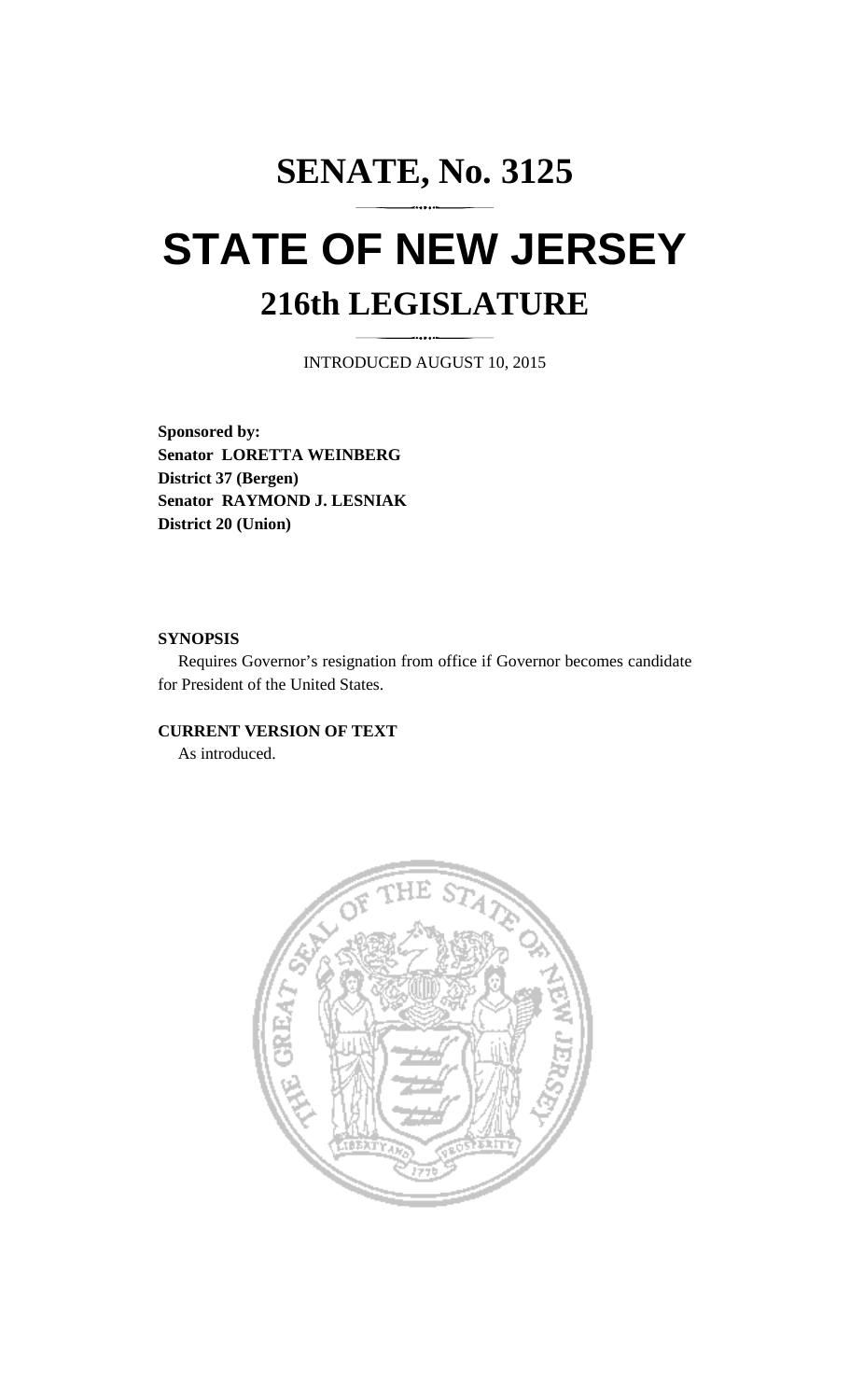### **S3125** WEINBERG, LESNIAK

2

1 **AN ACT** requiring the Governor's resignation from office if the 2 Governor becomes a candidate for President of the United States 3 and supplementing Title 19 of the Revised Statutes. 4 5 **BE IT ENACTED** *by the Senate and General Assembly of the State*  6 *of New Jersey:* 7 8 1. If the Governor of this State files FEC Form 2, Statement of 9 Candidacy Form, or any successor form, or a letter containing the 10 same information as required by that form, with the Federal 11 Elections Commission, pursuant to regulations of the commission, 12 indicating thereon that the Governor seeks the office of President of 13 the United States, the Governor shall resign as Governor not later 14 than the date on which the form or letter is filed with the 15 commission. 16 17 2. If, on the effective date of this act, the Governor of this State 18 has already filed FEC Form 2, Statement of Candidacy, or any 19 successor form, or a letter containing the same information as 20 required by that form, with the Federal Elections Commission, 21 pursuant to regulations of the commission, indicating thereon that 22 the Governor seeks the office of President of the United States, the 23 Governor shall resign as Governor within 10 calendar days of that 24 effective date, except that the Governor shall not be required to 25 resign if, during that 10-day period, the Governor withdraws as a 26 candidate for President of the United States and informs the 27 commission in writing that the candidacy has ceased. 28 29 3. This act shall take effect immediately. 30 31 32 STATEMENT 33 34 This bill provides that if the Governor of this State files FEC 35 Form 2, Statement of Candidacy, or any successor form, or a letter 36 containing the same information as required by that form, with the 37 Federal Elections Commission, pursuant to regulations of the 38 commission, indicating thereon that the Governor seeks the office 39 of President of the United States, the Governor will resign as 40 Governor within 10 calendar days of the date on which the form or 41 letter is filed with the commission. 42 The bill also provides that if on the bill's effective date the 43 Governor has already filed that form or letter with the FEC, the 44 Governor will resign as Governor within 10 calendar days of that 45 effective date. However, the Governor will not be required to 46 resign as Governor if, during that 10 day period, the Governor 47 withdraws as a candidate for President of the United States and 48 informs the FEC in writing that the candidacy has ceased.